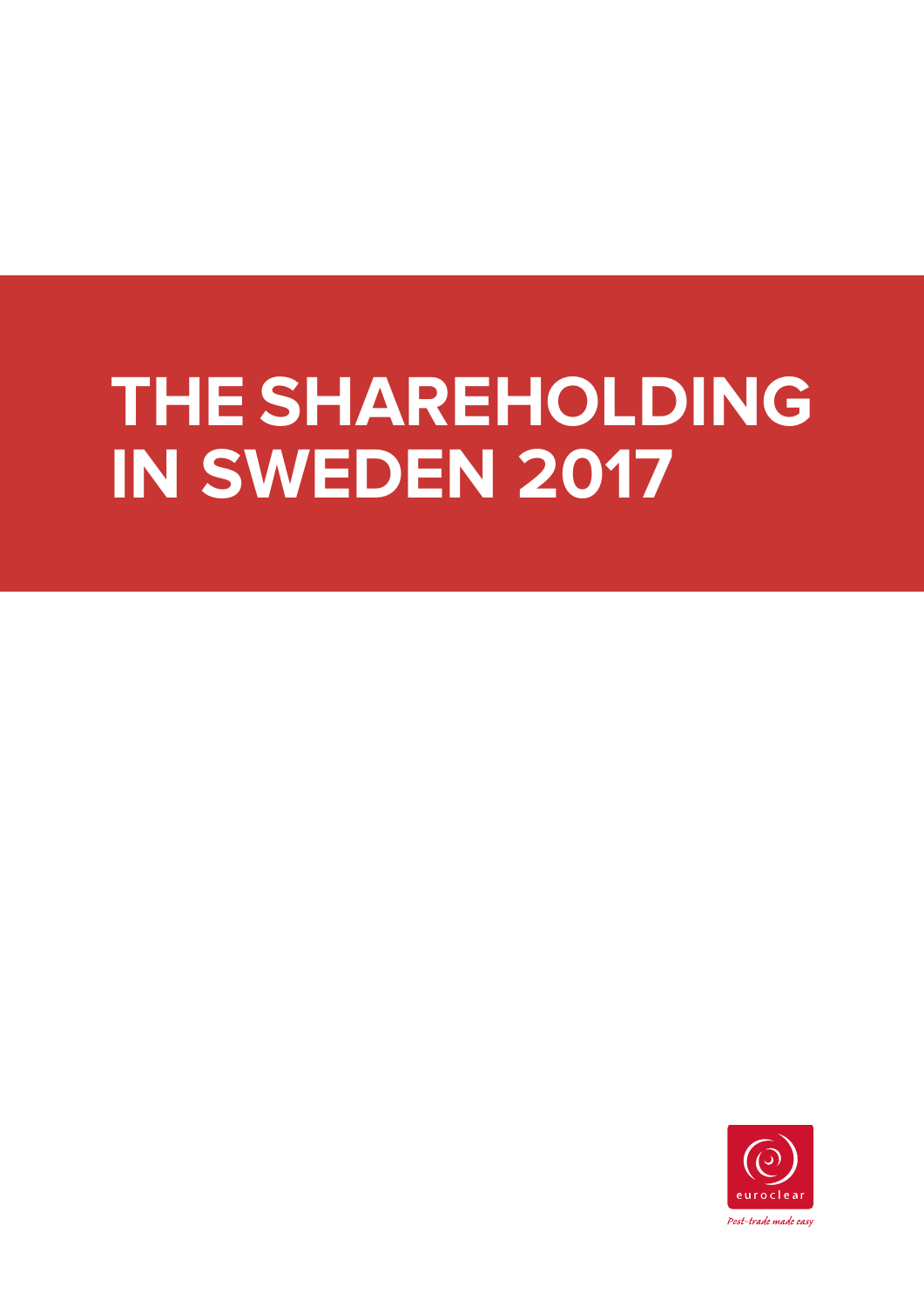## THE SHAREHOLDING IN SWEDEN 2017

This is the first edition of the report entitled *Aktieägandet i Sverige 2017* (The Shareholding in Sweden) from Euroclear Sweden (formerly known as VPC), which is the Swedish central securities depository. As the central securities depository, Euroclear Sweden holds the official register of ownership of all Swedish listed limited companies. The supporting data for the report extends to the end of 2017 and contains data for all Swedish listed limited companies, as well as limited companies affiliated to Euroclear Sweden's securities system, in total 1,380 companies. Listed companies refer to limited companies whose shares are listed on a marketplace in Sweden.

Euroclear Sweden's supporting data provides the ability to survey how share ownership develops over time, how it differs between men and women, different age groups and different geographical regions, and what differences exist between private individuals and institutional shareholders. The report also provides the ability to look more closely at the ownership of Sweden's largest companies in terms of the number of shareholders and to compare Swedish and foreign ownership. This edition also describes historical trends in Swedish share ownership since the beginning of the 2000s.

#### **METHOD**

The summaries in the report dealing with market value refer to all the companies listed in Sweden for which there is a registered market capitalisation at 31 December 2017. All data points in this report are at 31 December each year unless otherwise stated.

Euroclear Sweden issues no recommendations on specific share transactions or recommendations to individual shareholders through this report. The report has been compiled with great care, though Euroclear Sweden is unable to guarantee the accuracy of all observations or conclusions.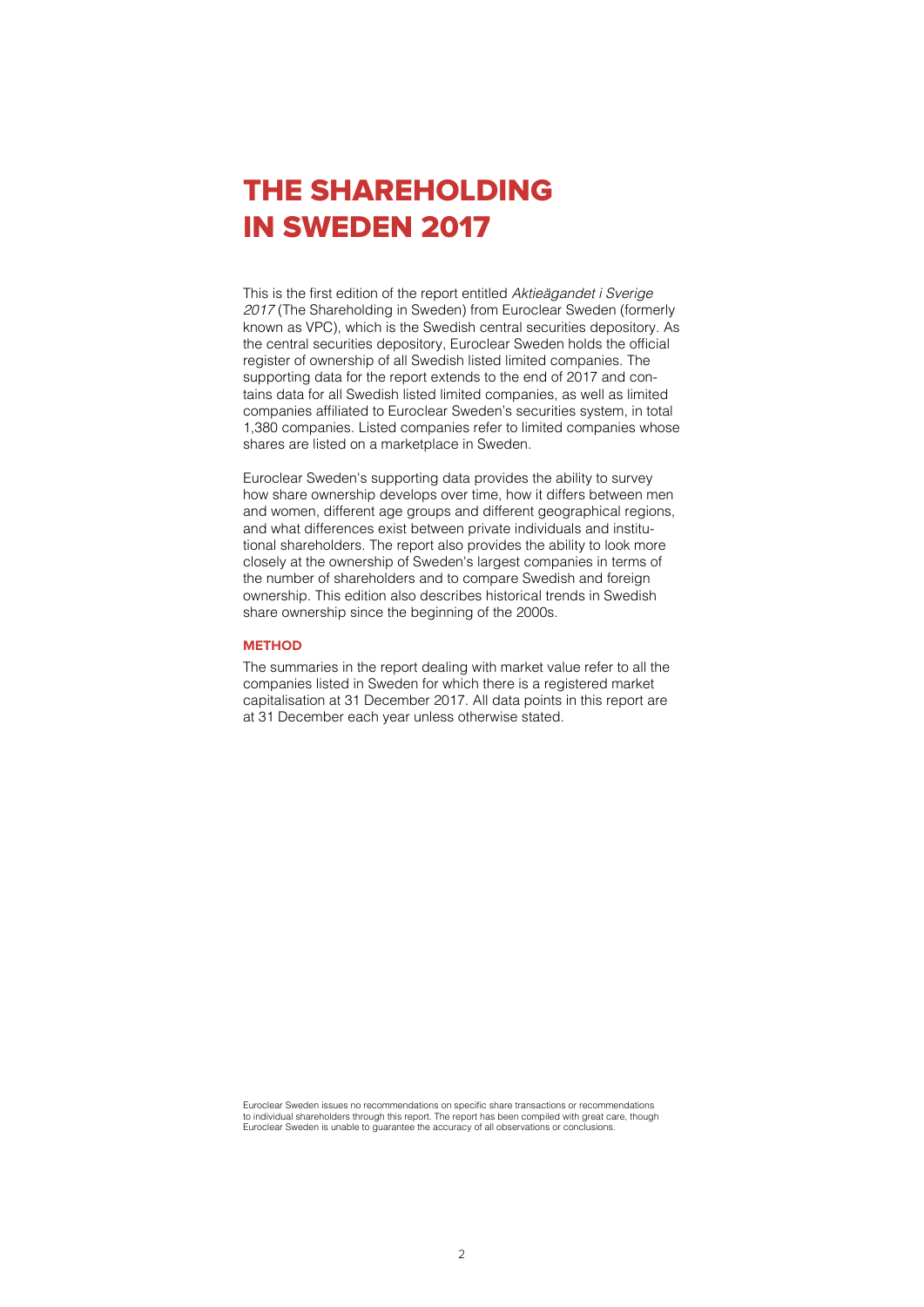## WHO OWNS SHARES REGISTERED IN SWEDEN?

There were a total of 2.1 million unique shareholders<sup>1</sup> registered with Euroclear Sweden at the end of 2017. Most of these – 86 per cent – are Swedish private individuals, whereas 12 per cent are foreign shareholders<sup>2</sup> and 2 per cent are Swedish companies and institutions (which are referred to in this report as "institutions").

In terms of market value, Swedish institutions own the largest proportion, followed by foreign shareholders and Swedish private individuals. At the end of 2017, shares owned by Swedish institutions accounted for 48 per cent of the total value of the shares in Swedish listed companies, whereas foreign owners owned 41 per cent and private individuals owned 11 per cent. A total of 20,522 new unique shareholders were added in 2017.

#### **GREATER PROPORTION OF INSTITUTIONAL SHAREHOLDERS**

Both the number of Swedish and foreign institutions and the number of private individuals owning shares in Swedish companies is on the increase. The number of institutions owning shares has increased and the proportion of institutional shareholders has therefore also increased. At the end of 2017, 14 per cent of unique shareholders were institutions, which corresponds to an increase of 40 per cent over a ten-year period. Institutions also own an increasingly large proportion of the market value<sup>3</sup> of the Swedish stock market. At the end of 2017, they owned a total of 89 per cent of the total value – an increase of 77 per cent since 2007.



1 "Unique shareholder" means a private individual or juridical person that owns shares. A unique shareholder is only counted once, regardless of whether the shareholder owns shares in one or more than one company.

- 2 The group of foreign shareholders consists primarily of foreign companies and institutions.
- 3 Market value refers to all Swedish listed companies for which there is a registered market capitalisation registered at 31 December 2017.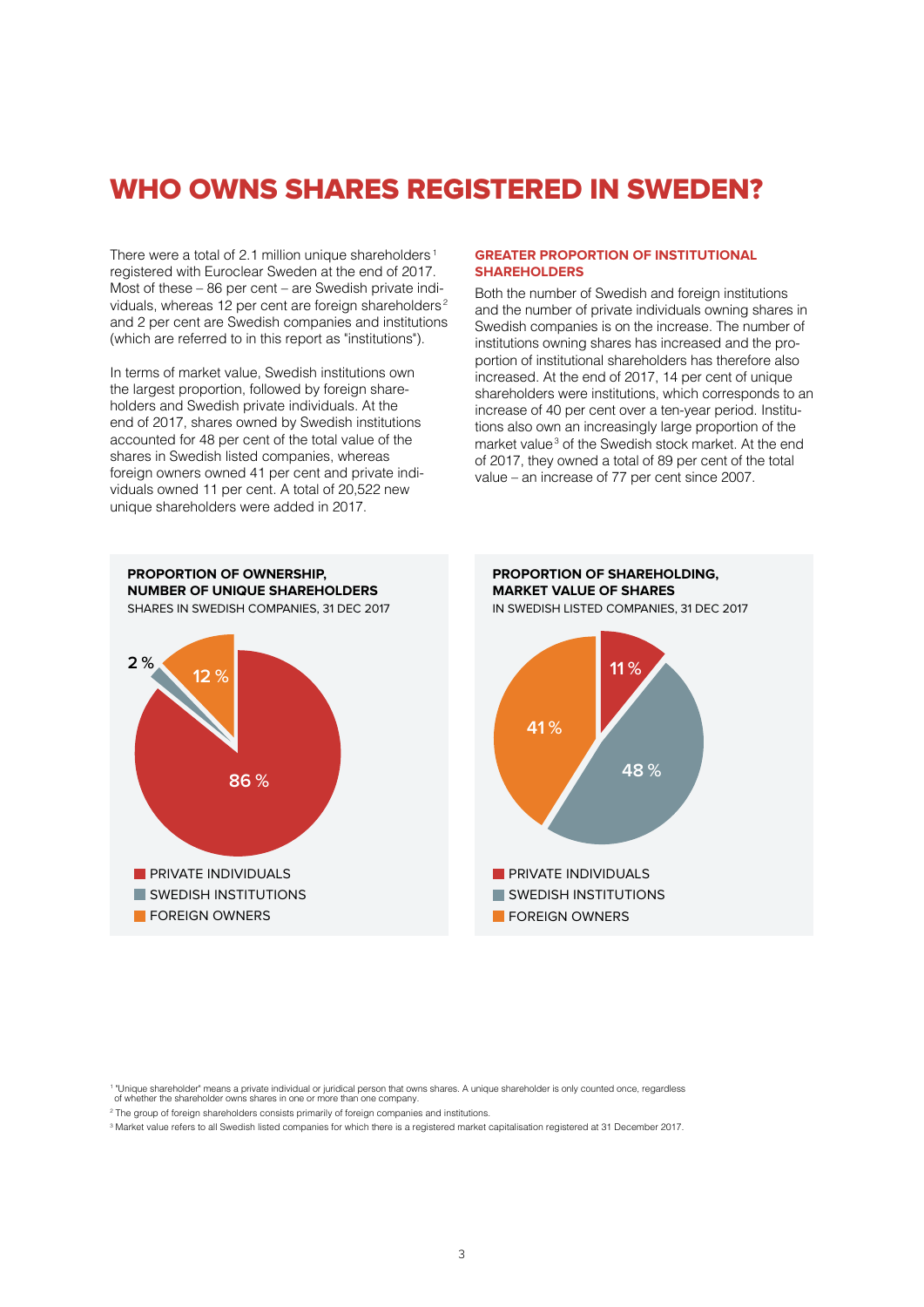#### **PRIVATE SHAREHOLDING**

At present, just over 1.8 million Swedes, almost one in every five people, own shares in Swedish companies. The number of unique shareholders has varied over the past ten years. Between 2007 and 2014, shareholding among private individuals fell by 148,900. The proportion of the population owning shares therefore fell from 21.6 per cent to 18.2 per cent. The number of unique shareholders in Sweden gradually rose from 2014 onwards.

The proportion of Swedes owning shares in relation to the population as a whole is still at historically low levels. Despite the fact that the number of unique shareholders has risen, the proportion of the population owning shares has remained constant over the past three years as a consequence of a general increase in the population<sup>4</sup>.



4 https://www.scb.se/hitta-statistik/statistik-efter-amne/befolkning/befolkningens-sammansattning/befolkningsstatistik/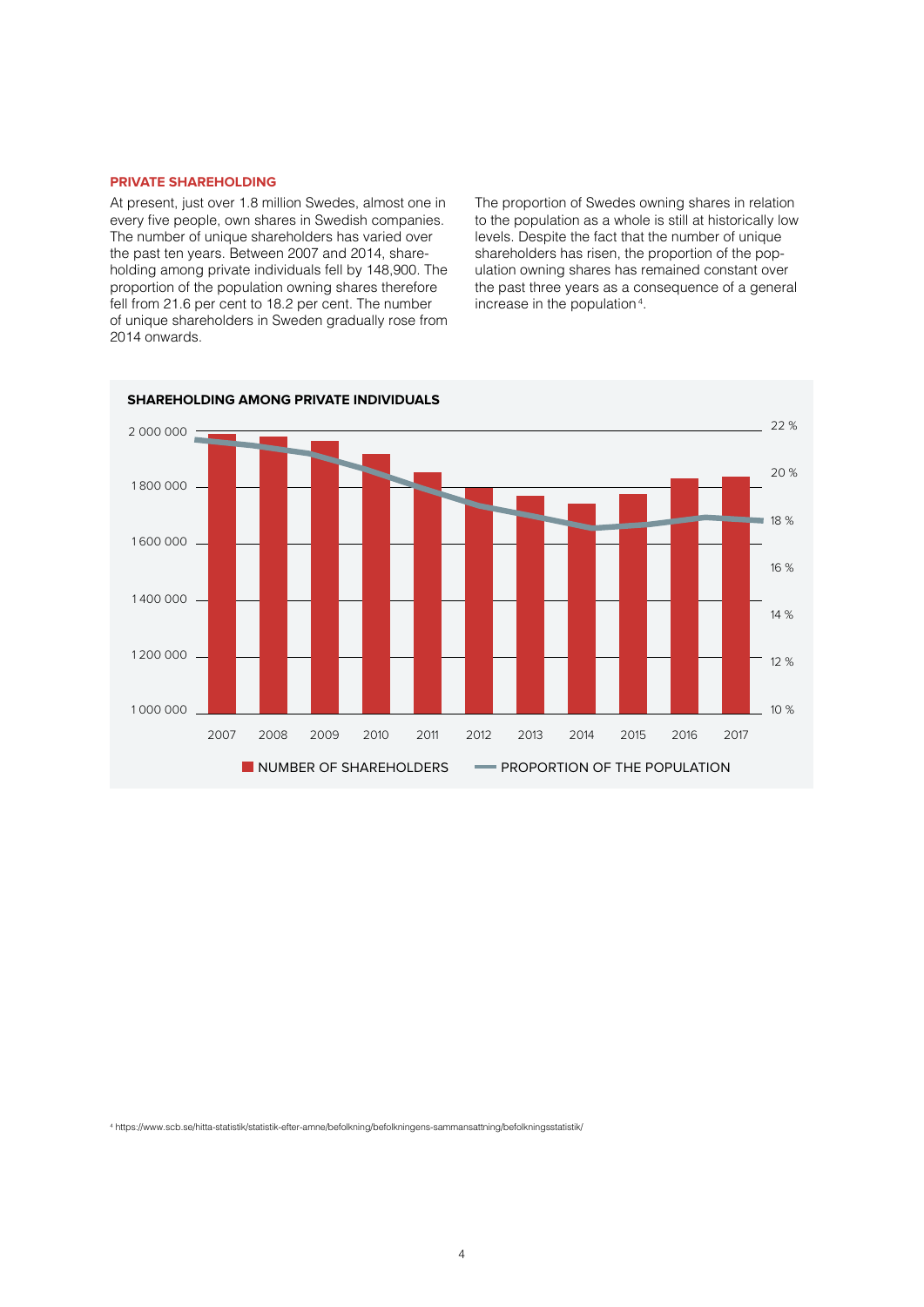#### **MORE MEN THAN WOMEN OWN SHARES**

Of the just over 1.8 million private individuals that own shares in Swedish limited companies, around 1.1 million are men and around 750,000 are women. In terms of percentages, this distribution is just under 59.6 per cent for men and 40.4 per cent for women. In terms of market value, men own approximately two thirds and women own approximately one third.

The proportion of women and men who own shares has remained stable over time. Over the past ten-year



#### **ANNUAL CHANGES IN HOLDINGS – WOMEN/MEN**

An analysis of the extent to which women and men change their holdings over time indicates small differences in how active women and men are. However, they have changed their holdings at slightly different times over the past five years. Both women and men reduced their holdings in 2013 when the stock market<sup>5</sup> rose by 20.7 per cent. In 2014, when the stock market rose by 9.8 per cent, men increased their holdings whereas women reduced their holdings. In 2015, when the stock market fell by 1.2 per cent, men made no net changes on average, whereas women increased their holdings. Both women and men have subsequently increased their holdings in 2016 and 2017.

period, there is a difference of one percentage point between the quarter when the proportion of women was highest – 41.3 per cent (in the third quarter of 2012) – and the quarter when the proportion of women was lowest – 40.3 per cent (in the fourth quarter of 2016). Taken over the past ten years, female shareholders have on average accounted for 40.9 per cent of the share-owning private individuals in Sweden – marginally higher than the current level of 40.4 per cent







5 OMX Stockholm 30 Index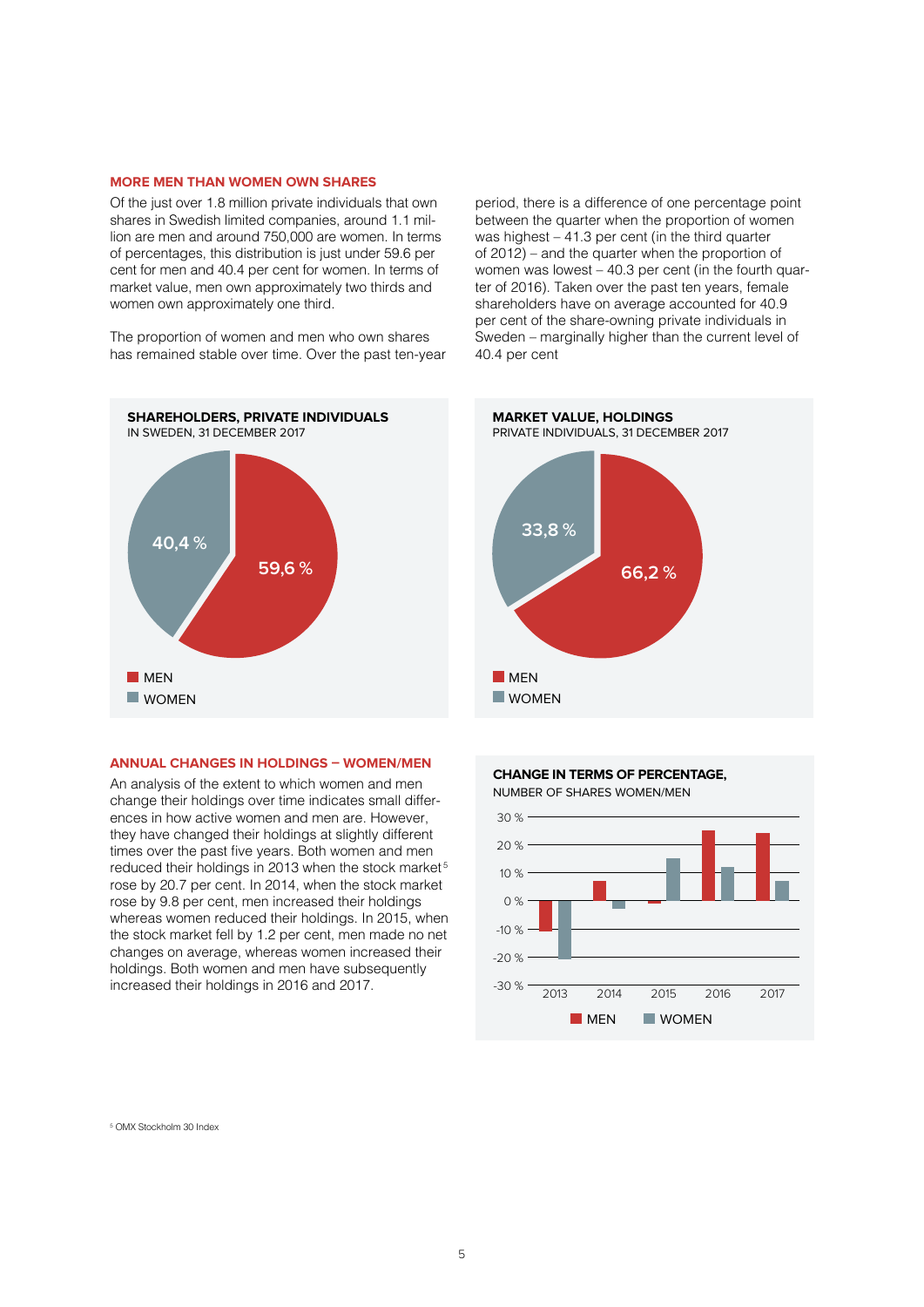#### **INCREASED SHAREHOLDING AMONG YOUNG ADULTS**

The 61–70 age group owns the largest proportion – 17.7 per cent – of the total number of shares in Swedish companies. An almost comparable level of ownership occurs in all age groups between 40 and 80 and the distribution among the age groups has not changed much over time. Taken over a five-year period, the most noticeable changes have taken place in the 21–30 age group. That age group has increased its proportion of the ownership from 7.4 per cent to 10.3 per cent, which corresponds to a proportional increase of 39.2 per cent. One possible explanation for this increase is that individual shares are being

passed on through inheritance. However, since there is no corresponding decrease in the age group of 71 and older which, on the contrary, has increased its ownership, an alternative explanation may be that younger people are investing in shares to a greater extent than previously.

There may be several factors behind this greater interest in shares. One of the factors might be that there is the trend towards digitalisation in the financial sector, which makes it easy to trade shares using computers and mobile phones.



#### **GEOGRAPHICAL DIFFERENCES**

Most of the shareholders in Sweden are located in the large metropolitan areas. In total, 51.2 per cent of the total number of shareholders lives in Stockholm, Göteborg or Malmö. There are 480,543 unique shareholders in Stockholm, which corresponds to 25.5 per cent of the total number of shareholders in Sweden. The number of shareholders in the large metropolitan areas reflects the total population living in those areas.

Stockholm also has the largest proportion of female shareholders – 41.6 per cent – and Malmö has the same proportion as the national average – 40.0 per cent. In the rest of the country, the proportion of women is somewhat lower – 38.2 per cent on average.

From a national perspective, in a rough distribution in Svealand, Götaland and Norrland, regional differences in shareholding largely reflect the distribution among the population of the country as a whole. However, upon closer inspection, it may be seen that regional differences do exist. One such difference is that in some companies, the shareholders predominantly come from the part of the country where the company is based. For example, shareholders from Dalarna are predominant in Clas Ohlson and shareholders from Skåne are predominant in Lindab International. Geographical differences will be illustrated in more detail in future reports.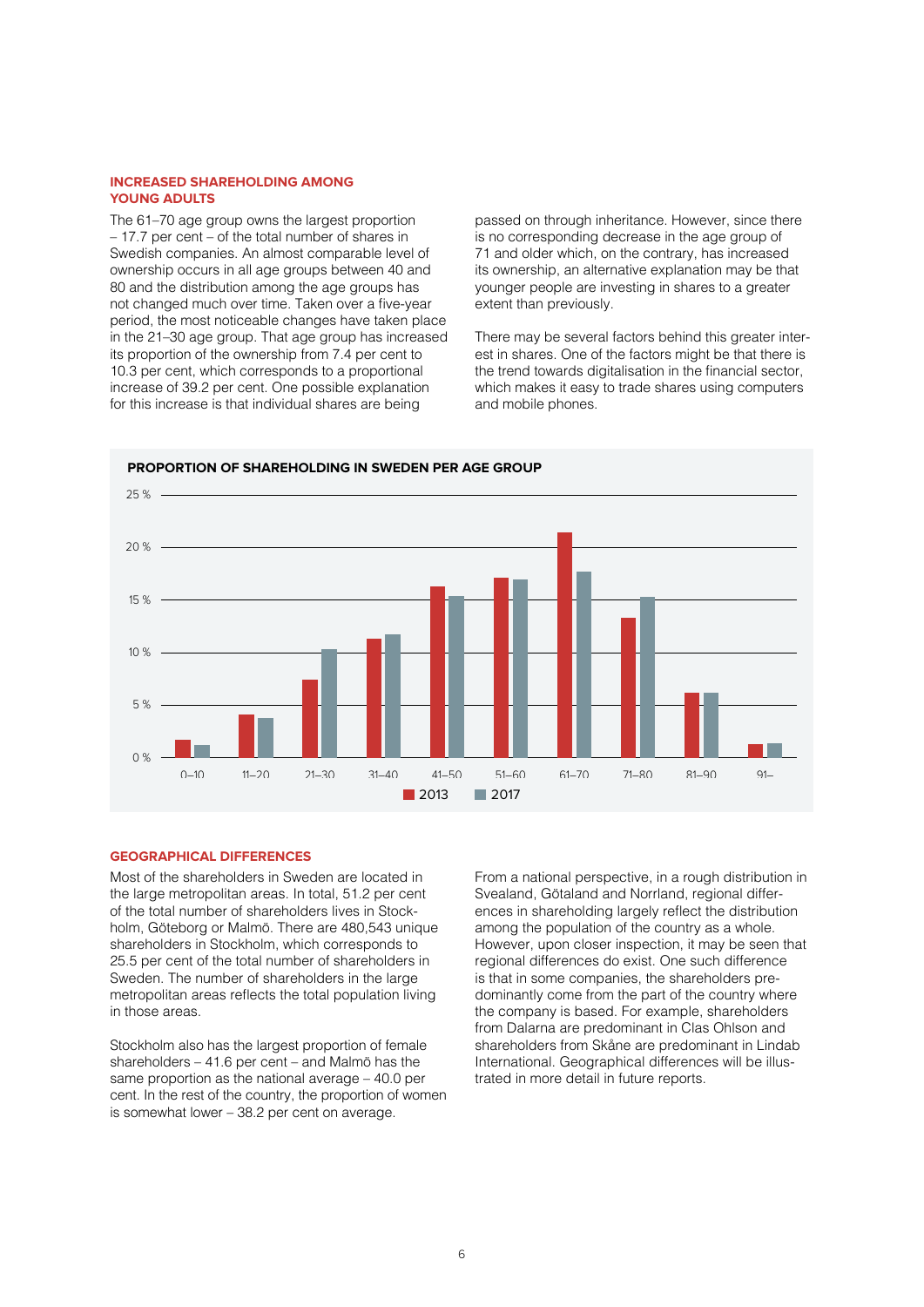#### **FOREIGN OWNERSHIP**

At the end of 2017, shareholders registered outside Sweden accounted for 12 per cent of the total number of shareholders. The proportion of foreign shareholders in terms of numbers has increased over time. Taken over a five-year period, that increase is 26 per cent. In terms of market value, foreign shareholders represented 41 per cent, an increase from 39.8 per cent 2016.

Among the ten companies in Sweden that have the most shareholders in total, the shares of votes<sup>6</sup> of foreign owners increased in eight companies and

decreased in two companies in 2017. Nordea has with 75.8 per cent the largest proportion of votes held by foreign owners, followed by Handelsbanken with 48.5 per cent and Telia with 39.8 per cent.

The companies at which foreign ownership has increased most over a five-year period are AB Volvo, Skanska and Nordea, by 19.9 per cent, 18.7 per cent and 17.9 per cent, respectively. In 2017, foreign ownership increased most in SEB, to 16.8 per cent. In one of the companies, Investor, the total proportion of foreign ownership decreased over the five-year period.





<sup>6</sup> In companies that have both series A and series B shares, the proportion of shares with voting rights is specified.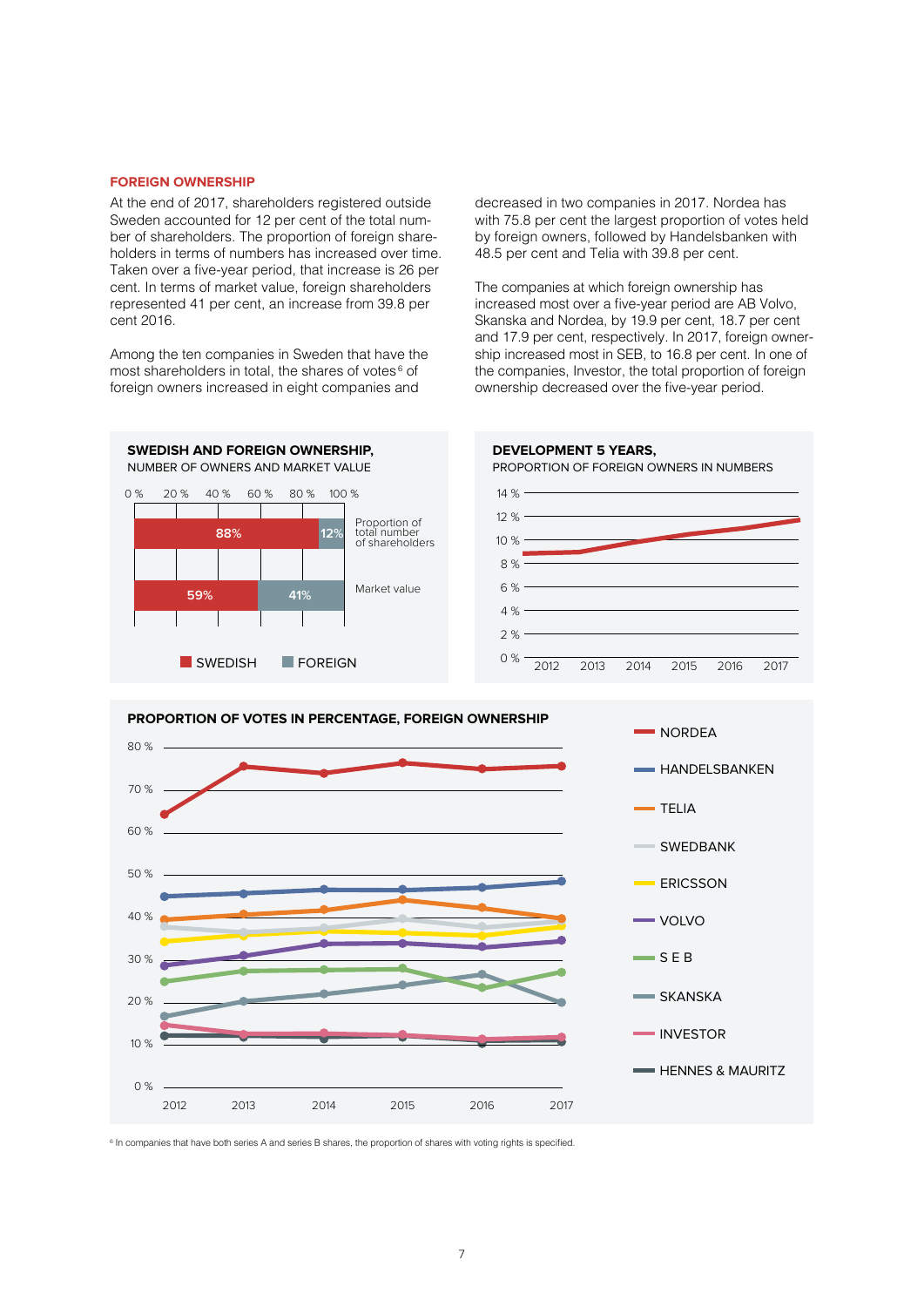#### **HISTORICAL TREND OF SHAREHOLDING**

After an upturn in the number of unique shareholders at the start of the millennium, the number of shareholders fell from 2002 to 2014. That trend was reversed in 2014 and since then the number of shareholders in Sweden has been rising on a yearly basis.

The total number of shareholders has steadily risen from the low point in the second quarter of 2014 up to the third quarter of 2017. At the end of the third quarter of 2017, the number of shareholders was at its highest level since 2010. However, in the last quarter of 2017, the number of shareholders fell for the first time since 2014. It remains to be seen whether this is a new reversal of the trend or a temporary downturn.

#### **THE EFFECT OF STOCK EXCHANGE PERFORMANCE ON OWNERSHIP**

There appears to be a certain link between stock exchange performance and share ownership, though with a certain time-lag. In the third quarter of 2002, at the time of the IT crash, the Stockholm Stock Exchange reached a new low point and, at the same time, the number of shareholders began to fall. Ownership levelled out in the middle of the first decade of the 2000s, only to receive a further downward impetus after the global financial crisis of 2008 and the euro crisis of 2011. Only in 2014, after three years of steady upward progress in the stock market, did the number of shareholders begin to rise again.

Large numbers of admissions to quotation on the stock market can attract new shareholders and there is a certain connection between the number of admissions to quotation and the number of new shareholders, even though it can differ in any individual year. For example, the number of shareholders rose in 2016 while the number of admissions to quotation on the stock market fell.<sup>7</sup>



7 Admissions of quotation refer to new companies on Nasdaq Stockholm and on First North.<br>Source: http://www.nasdaqomx.com/digitalAssets/105/105029\_yearly\_nordic\_statistics\_2000\_2016.xls<br>http://business.nasdaq.com/media/Nor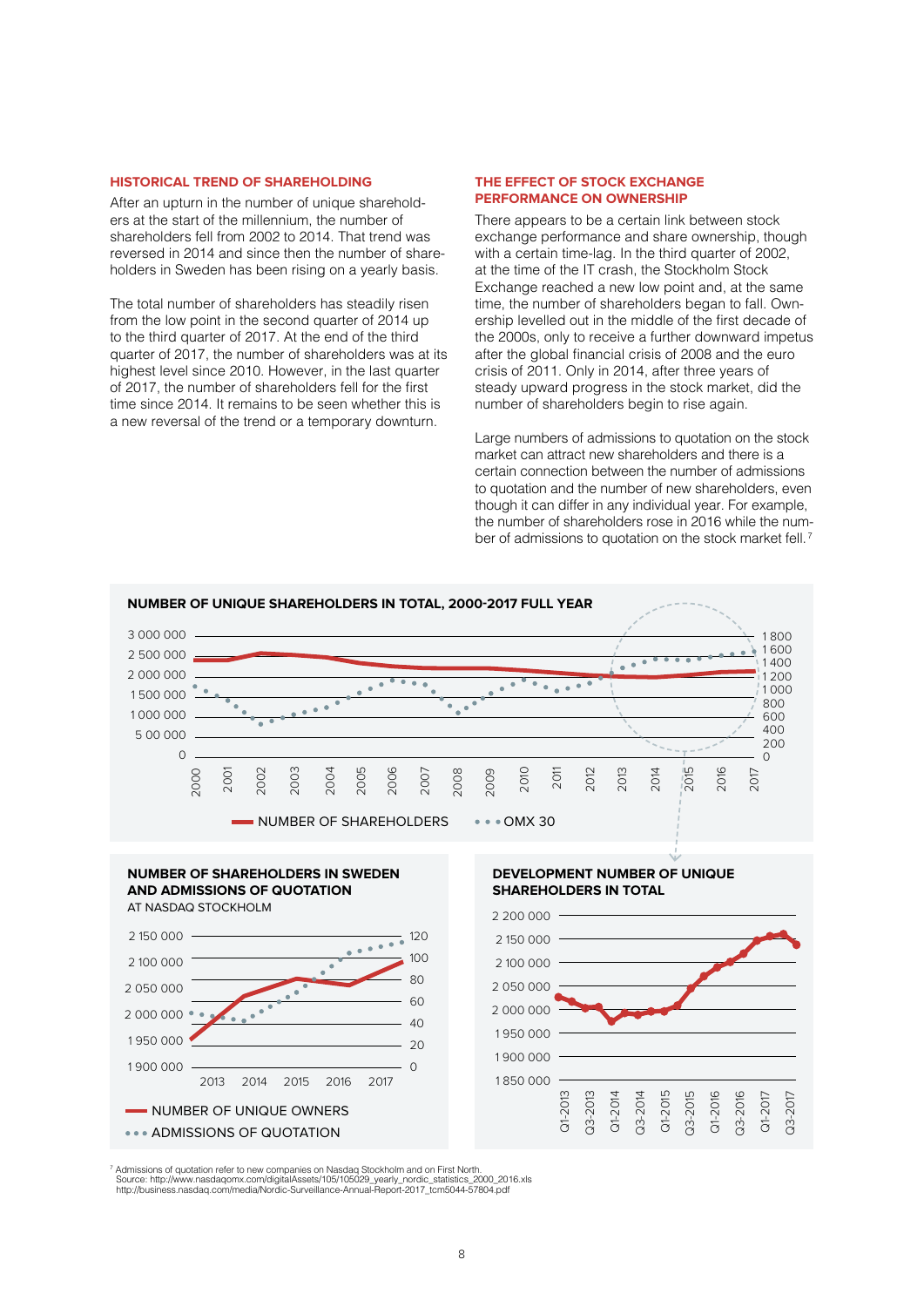## WHAT DOES THE SHARE PORTFOLIO CONSIST OF?

The average shareholder owns shares in 3.8 Swedish companies. Just under half of all shareholders only own shares in one company. The trend indicates that it is becoming increasingly common for the same shareholders to hold more shares in more companies. Over a ten-year period, the average number of companies per shareholder has risen from 2.9 to 3.8 and the proportion of shareholders that only hold shares in one company has fallen from 50.8 per cent to 45.6 per cent.

This development must also be seen in the light of the fact that a number of stock market listings involving large Swedish companies took place at the beginning of the 2000s, not least the stock market listing of Telia, which led to a large number of new shareholders being registered. In the latter part of the 2000s, we did not see that kind of large admissions to quotation on the stock market aimed at all Swedish citizens. The normal cycle for most listed companies is to have fewer and fewer shareholders over time, unless something special occurs at the company such as a new share issue or a new acquisition.

As far as the increase in the number of companies per shareholder is concerned, digital financial services are likely to have played a part, since these solutions have made buying and selling shares more easily accessible for private savers.



**AVERAGE NUMBER OF COMPANIES PER SHAREHOLDER AND PROPORTION**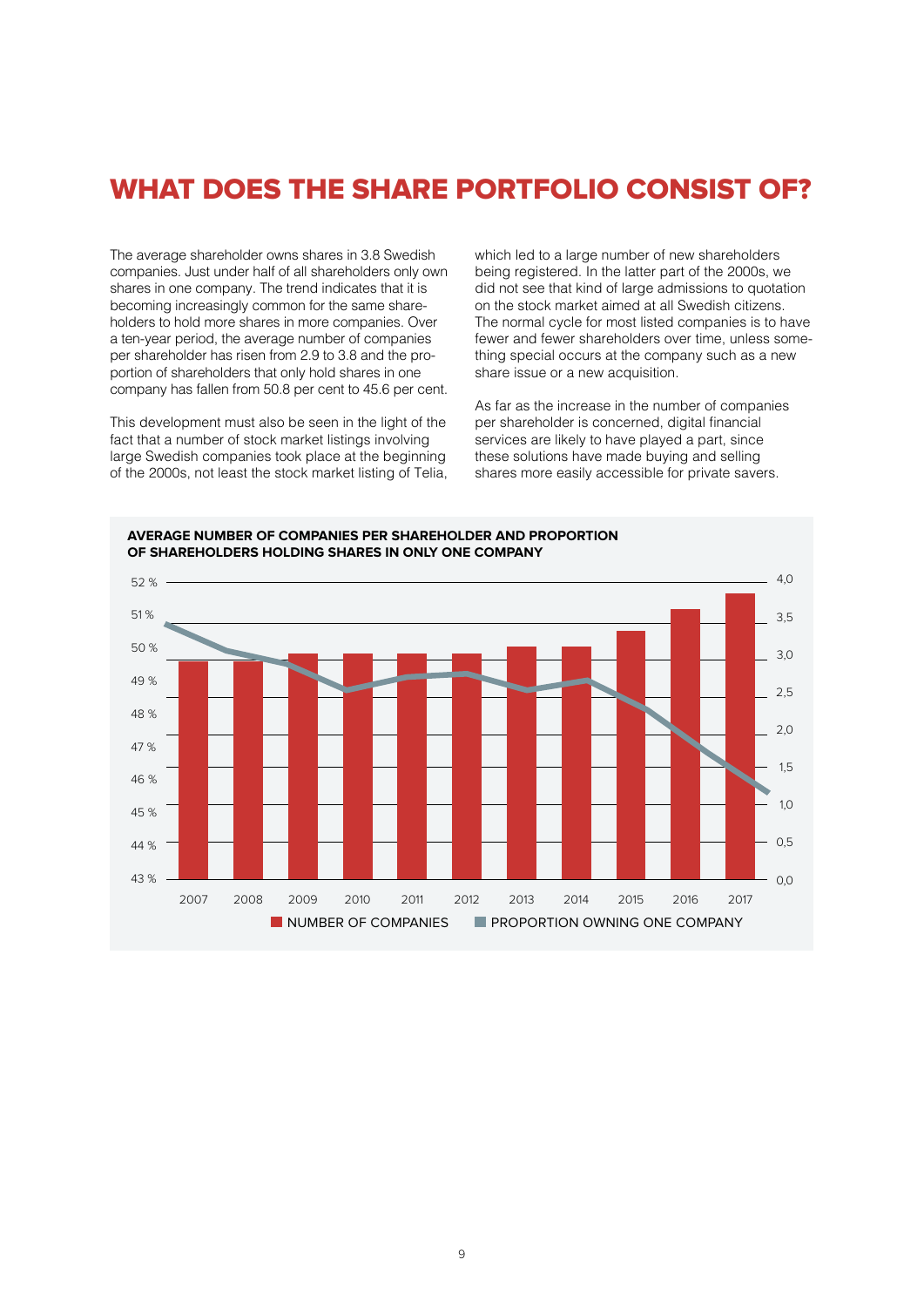#### **THE COMPANIES WITH THE MOST SHAREHOLDERS 2017**

The company with the most shareholders in Sweden is Telia. Almost half a million Swedes have Telia shares in their portfolio. That corresponds to just under a quarter of all shareholders in Sweden and approximately five per cent of all Swedes. Ericsson has the second largest number of shareholders, followed by Swedbank, SEB and H&M.

### **CHANGES IN THE COMPANIES WITH THE MOST SHAREHOLDERS 2017**

The list of the 25 companies with the most shareholders in Sweden contains 20 companies from OMX30<sup>8</sup>. The five companies not included in OMX30 are BillerudKorsnäs, Essity, Industrivärden, Ratos and Husqvarna.

The company with the most new shareholders in 2017, in percentage terms, was Kinnevik, which increased by 22.8 per cent (24,274 new shareholders), followed by SCA, Skanska and Investor.

#### **LARGEST NUMBER OF SHAREHOLDERS 2017**

| Place          | Company         | <b>Number of shareholders</b> |
|----------------|-----------------|-------------------------------|
| 1              | TELIA           | 496 434                       |
| $\mathfrak{D}$ | ERICSSON        | 433 779                       |
| 3              | <b>SWEDBANK</b> | 302 522                       |
| $\overline{4}$ | <b>SEB</b>      | 272 288                       |
| 5              | H&M             | 268 410                       |
| 6              | <b>VOLVO</b>    | 240 521                       |
| 7              | <b>INVESTOR</b> | 196 900                       |
| 8              | <b>HANDELSB</b> | 115 432                       |
| 9              | <b>NORDEA</b>   | 113 107                       |
| 10             | <b>SKANSKA</b>  | 110 618                       |



<sup>8</sup> Nasdaq Stockholm's index of the 30 most traded shares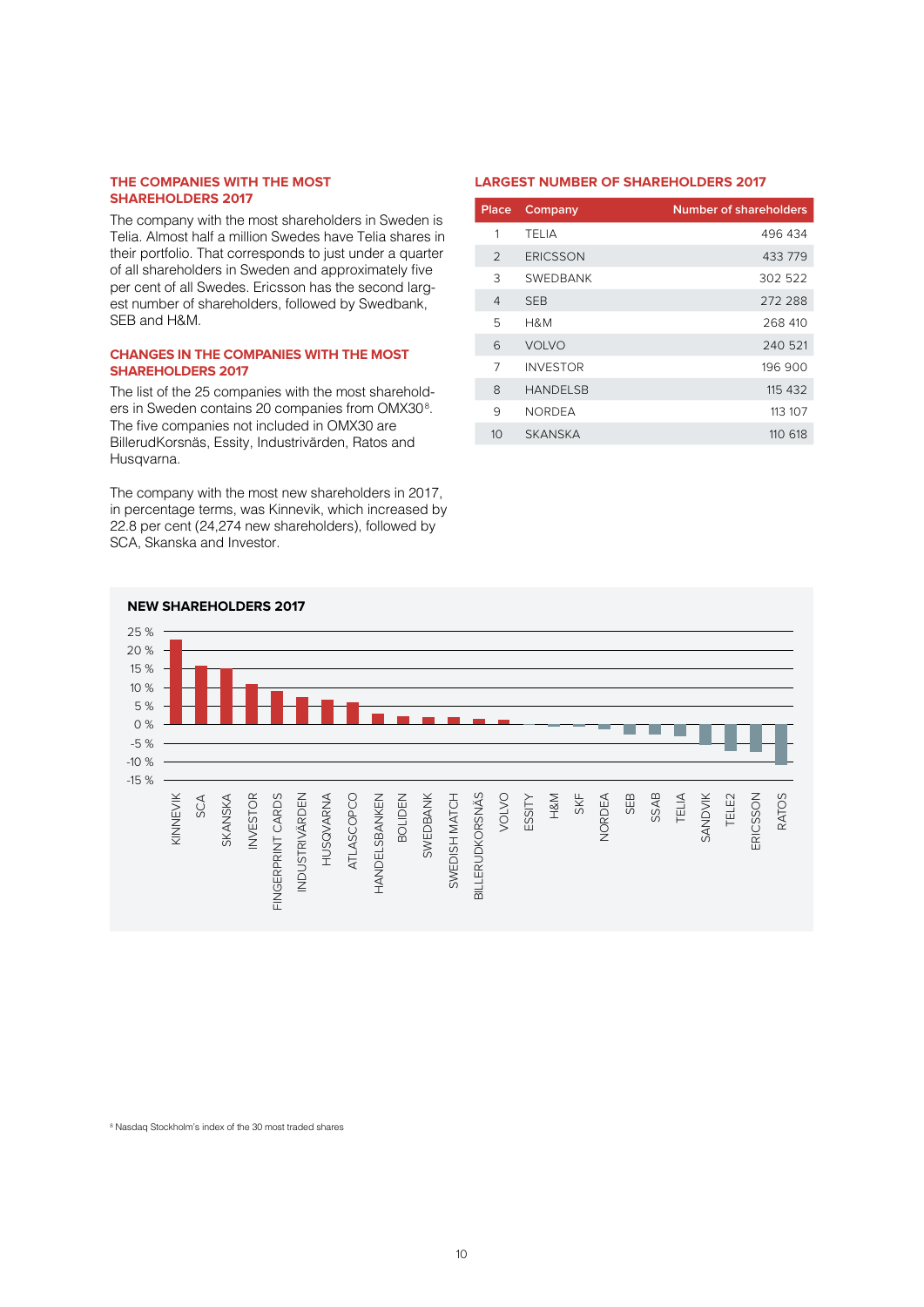#### **FAVOURITE SHARES AMONG WOMEN, MEN AND INSTITUTIONS**

A comparison of the companies with the highest proportion of male, female and institutional shareholders shows both differences and similarities. The 20 companies with the highest proportion of male shareholders include five companies – 25 per cent – that are also on the Stockholm Stock Exchange Large Cap

list<sup>9</sup>. The companies with the highest proportion of female shareholders, include 70 per cent on the Large Cap list, whereas 85 per cent of the companies that are most popular among institutions are on the Large Cap list. Women's shareholding is therefore very similar to institutions' portfolios in comparison with men's.

| Companies with the highest proportion<br>of female shareholders |       | <b>Companies with the highest proportion</b><br>of male shareholders |       | Companies with the highest proportion<br>of juridical persons |       |
|-----------------------------------------------------------------|-------|----------------------------------------------------------------------|-------|---------------------------------------------------------------|-------|
| <b>BILLERUDKORSNÄS</b>                                          | 43.5% | <b>STARBREEZE</b>                                                    | 75,1% | <b>SSAB</b>                                                   | 34.7% |
| <b>SEB</b>                                                      | 43.4% | POWERCELL SWEDEN                                                     | 74,7% | <b>TELIA</b>                                                  | 26,1% |
| ERICSSON                                                        | 41,5% | <b>ENIRO</b>                                                         | 74,4% | <b>FINGERPRINT CARDS</b>                                      | 18,1% |
| <b>HANDELSBANKEN</b>                                            | 41,5% | <b>EVOLUTION GAMING GROUP</b>                                        | 70,5% | <b>ASSA ABLOY</b>                                             | 17,5% |
| <b>ELECTROLUX</b>                                               | 41,1% | <b>SENSYS GATSO</b>                                                  | 70,3% | <b>HEXAGON</b>                                                | 16,1% |
| H&M                                                             | 40,7% | <b>PRICER</b>                                                        | 70,1% | <b>ELEKTA</b>                                                 | 14,8% |
| <b>SWEDBANK</b>                                                 | 40,3% | <b>ANOTO GROUP</b>                                                   | 69,9% | <b>INTRUM JUSTITIA</b>                                        | 13,7% |
| KAPPAHL                                                         | 39,8% | <b>RESURS HOLDING</b>                                                | 69,8% | SALTX TECHNOLOGY                                              | 13,5% |
| FABEGE                                                          | 39,2% | <b>TOBII</b>                                                         | 69,4% | <b>SECURITAS</b>                                              | 12,5% |
| <b>WIHLBORG FASTIGHETER</b>                                     | 38,9% | AHLSELL                                                              | 69,3% | <b>LOOMIS</b>                                                 | 11,2% |
| CATENA                                                          | 38,7% | <b>KARO PHARMA</b>                                                   | 68,6% | <b>JM</b>                                                     | 11,1% |
| ÖRESUND                                                         | 38,6% | PRECISE BIOMETRICS                                                   | 68,5% | <b>HANSA MEDICAL</b>                                          | 10,9% |
| <b>HQ (KONKURS)</b>                                             | 38,0% | <b>BYGGMAX</b>                                                       | 68,3% | <b>ALFA LAVAL</b>                                             | 10,8% |
| <b>ESSITY</b>                                                   | 38,0% | SAS                                                                  | 67,4% | ATLAS COPCO                                                   | 9,8%  |
| <b>ICA GRUPPEN</b>                                              | 37,7% | <b>NETENT</b>                                                        | 67,3% | <b>ESSITY</b>                                                 | 9.8%  |
| <b>CLAS OHLSON</b>                                              | 37,6% | <b>HIQ INTERNATIONAL</b>                                             | 67,0% | <b>SKF</b>                                                    | 9,6%  |
| <b>SCA</b>                                                      | 37,5% | <b>NOBINA</b>                                                        | 67,0% | <b>BALDER</b>                                                 | 9,5%  |
| <b>INVESTOR</b>                                                 | 37,0% | DIÖS FASTIGHETER                                                     | 66,8% | <b>GETINGE</b>                                                | 9,5%  |
| <b>CLOETTA</b>                                                  | 37,0% | <b>MYCRONIC</b>                                                      | 66,7% | <b>MODERN TIMES GROUP</b>                                     | 9,3%  |
| <b>HUSQVARNA</b>                                                | 36.9% | <b>BETSSON</b>                                                       | 66.6% | <b>ANOTO GROUP</b>                                            | 9,2%  |

9 Listed companies with over 1 billion EUR in market value

http://business.nasdaq.com/mediacenter/pressreleases/1660396/market-cap-segment-review-at-nasdaq-nordic-exchanges